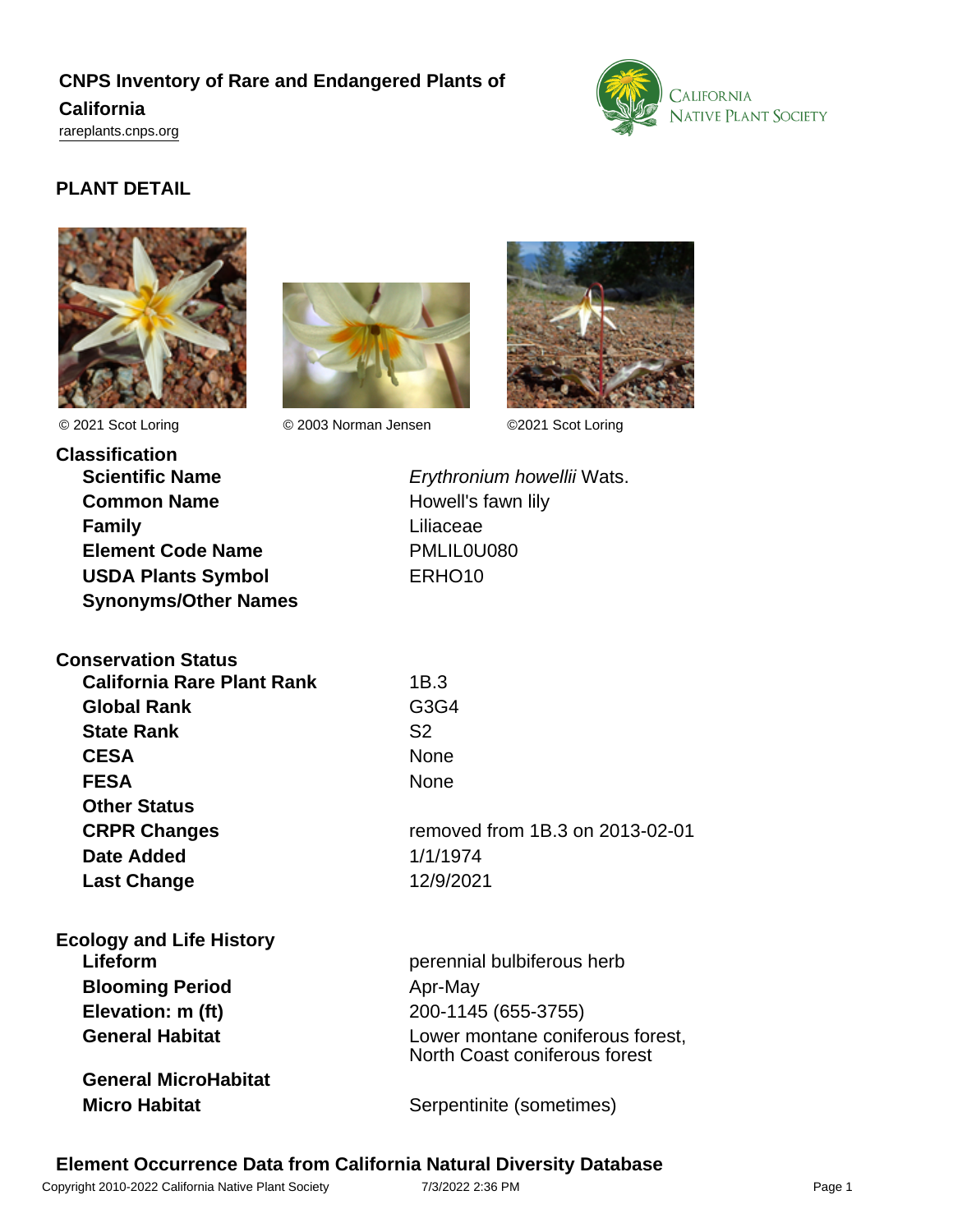| <b>Total Element Occurrences</b><br><b>Element Occurrence Ranks</b> | 11 |
|---------------------------------------------------------------------|----|
| Excellent (A)                                                       | O  |
| Good (B)                                                            | ∩  |
| Fair (C)                                                            | 1  |
| Poor (D)                                                            | O  |
| None $(X)$                                                          | O  |
| Unknown (U)                                                         | 10 |
| <b>Occurrence Status</b>                                            |    |
| Historical, > 20 years                                              | 10 |
| Recent, $<$ 20 years                                                | 1  |
| <b>Presence</b>                                                     |    |
| <b>Presumed Extant</b>                                              | 11 |
| <b>Possibly Extirpated</b>                                          | 0  |
| <b>Presumed Extirpated</b>                                          |    |

### **Location**

| No |
|----|
|    |
|    |
|    |

### **States**

California (CA), Oregon (OR)

#### **Quads**

Takilma (4212315), Broken Rib Mtn. (4112386), Gasquet (4112378), High Divide (4112481), High Plateau Mtn. (4112388), Hiouchi (4112471), Hurdygurdy Butte (4112377), Polar Bear Mtn. (4112385), Shelly Creek Ridge (4112387)

#### **Notes**

Definitions of codes preceding a county and/or quad:

\* Presumed extirpated

(\*) Possibly extirpated

Species may be present in other areas where conditions are favorable. These data should NOT be substituted for pre-project review or for on-site surveys.

## **General Notes**

Possibly threatened by logging and associated road use. Endangered in OR. A synonym of E. citrinum in TJM (1993) and TJM 2. See Proceedings of the American Academy of Arts and Sciences 22:480 (1887) for original description, and Madroño 3(2):89 (1935) for taxonomic treatment.

## **Distribution**

### **Threats**